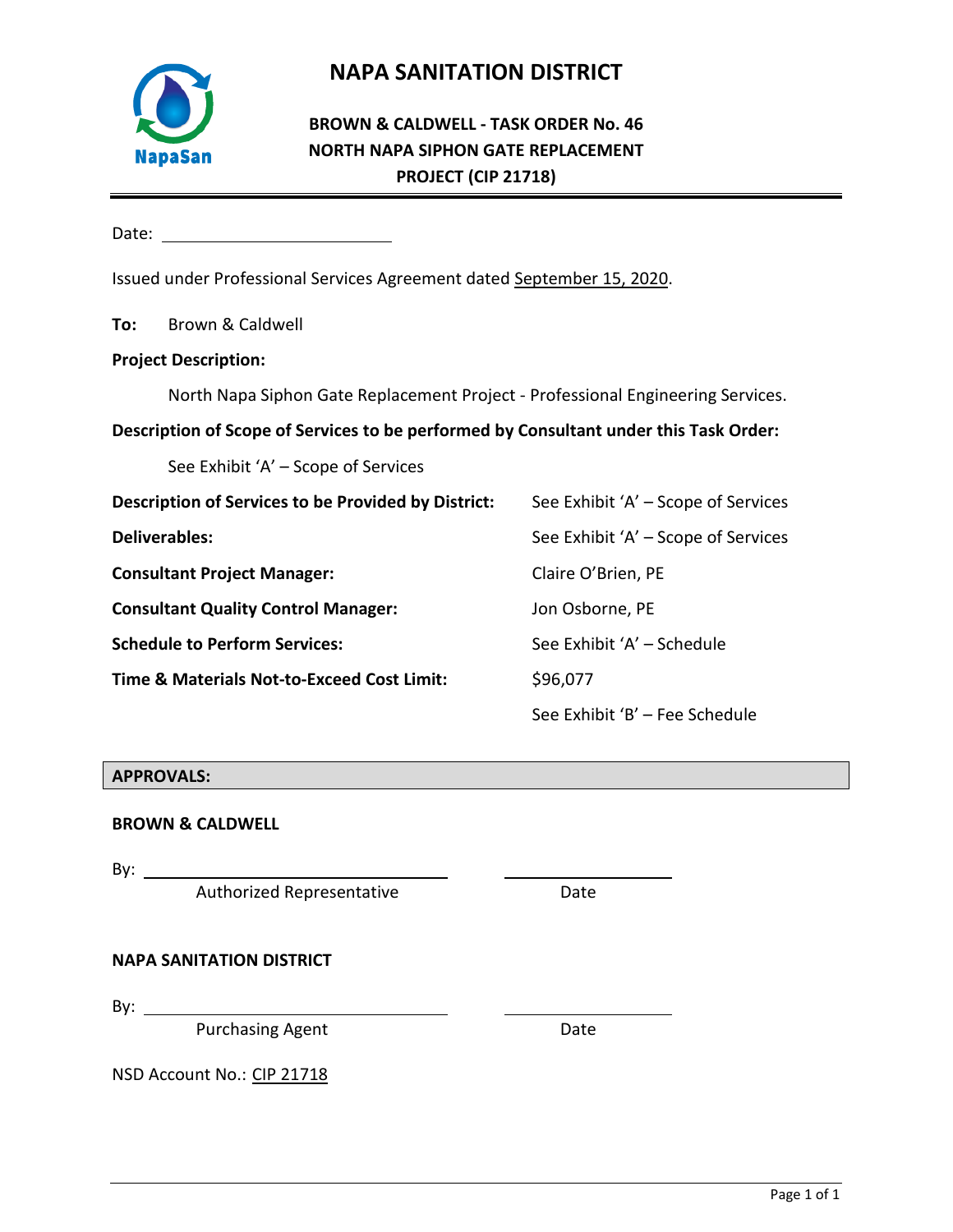201 North Civic Drive, Suite 300 Walnut Creek, CA 94596

T | 925.937.9010 F | 925.937.9026



Exhibit A

July 28, 2021

Mr. Karl Ono Napa Sanitation District 1515 Soscol Ferry Road Napa, CA 94558 071171.023

Subject: Proposed Agreement for Siphon Rehab Design

Dear Mr. Ono:

In accordance with your request, Brown and Caldwell (Consultant) is pleased to present this proposal for the Siphon Rehab Design for the Napa Sanitation District (District).

## Project Understanding

The District has a siphon in their collection system that conveys wastewater across the Napa River south of the McKinstry Street and 1st Street intersection. The inlet siphon structure consists of a 48-inch RCP gravity inlet, one 18-inch fiberglass siphon, and two 30-inch fiberglass siphons that exit the structure with approximately 35-foot vertical drop to the crossing of the Napa River. The inlet siphon structure controls flow with wall mounted slide gates at the 18-inch siphon and each of the 30-inch siphon pipelines. Corrosion of the slide gates have made them inoperable and have recently been removed by maintenance staff. There has been an increase of flushable wipes in the wastewater stream since early 2020 causing accumulation in the siphons.

In May of 2021, the District requested the Consultant to complete an evaluation of slide gate materials and costs that would allow isolation of each of the siphons to increase flow velocities and facilitate self-cleaning. The North Napa Siphon Gates Evaluation, completed by the Consultant, recommended replacement of the existing siphon gates with one 18-inch by 60-inch and two 30-inch by 60-inch Fiberglass Reinforced Plastic (FRP) gates.

The primary purpose of this Project is to develop the design of the improvements outlined in the North Napa Siphon Gates Evaluation dated May 5, 2021 and additional rehabilitation improvements that include siphon vault hatch replacement, a packaged, passive odor control insert for nuisance odors, and replacement of T-Lock on the interior walls with a coating system. The District has requested the use of the Wolverine Brand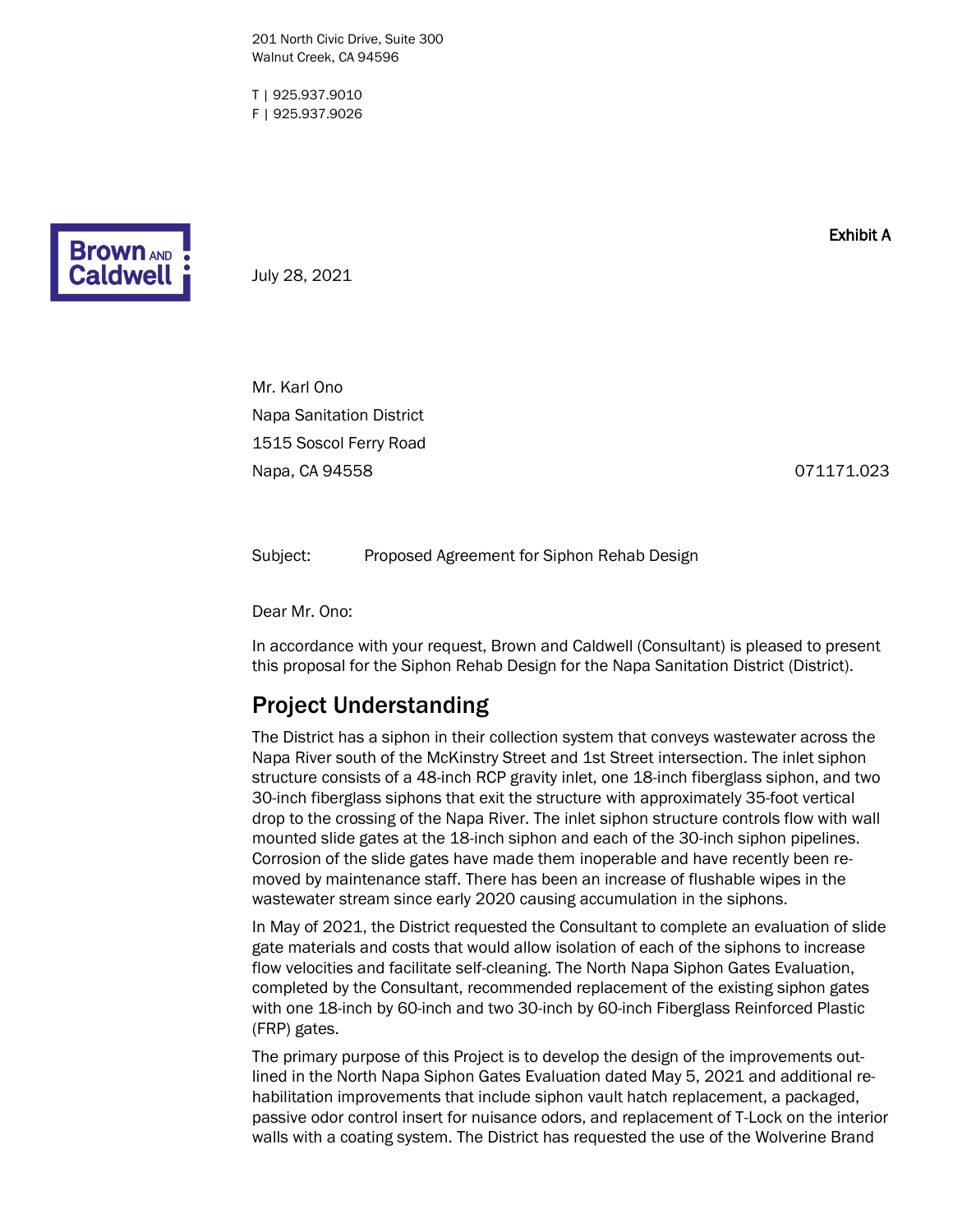Manhole Odor Insert to facilitate control of nuisance odors within the vicinity of the structure. The intent of this odor insert is not to provide complete odor control within the siphon inlet structure. The District's standard manhole coating specification and system will be used. Condition assessment of the siphon structure, structural evaluation or conducting a structural or coating evaluation is not included in this scope of work. The structural integrity of the siphon inlet structure underneath the T-Lock is unknown. Evaluation of the siphon inlet for optimal odor control or determining the effectiveness of the packaged insert is not included in this scope of work.

Basic Services include the following:

- Slide gate replacement (three total)
- Siphon inlet structure hatch replacement (three total)
- Siphon inlet wall T-Lock removal and rehabilitation with District standard coating system
- Conceptual bypass plan to complete scope of work
- Odor control packaged insert (Wolverine Brand Manhole Odor Insert)

Elements excluded from this scope of work, but may be included in Supplemental Services include:

- Wastewater flow monitoring
- Traffic control design
- Odor control design
- Condition assessment of the siphon inlet structure
- Coating evaluation
- Engineering Services During Construction

Bernadette Visitacion will serve as the Technical Lead for the project with Claire O'Brien as the Project Manager/Project Engineer and Jon Osborne as the QC reviewer. Claire will be supported by Consultant staff experienced in sanitary sewer design.

## Scope of Services

The following is a description of the proposed services to be provided.

- Task 1 Project Management, Meetings and QA/QC
	- Task 1.1 Project Management and Meetings
	- Task 1.2 Project Quality Control (QC) Technical Review
- Task 2 Field Visit
- Task 3 75% Design
- Task 4 Final Design
- Task 5 Bid Period Services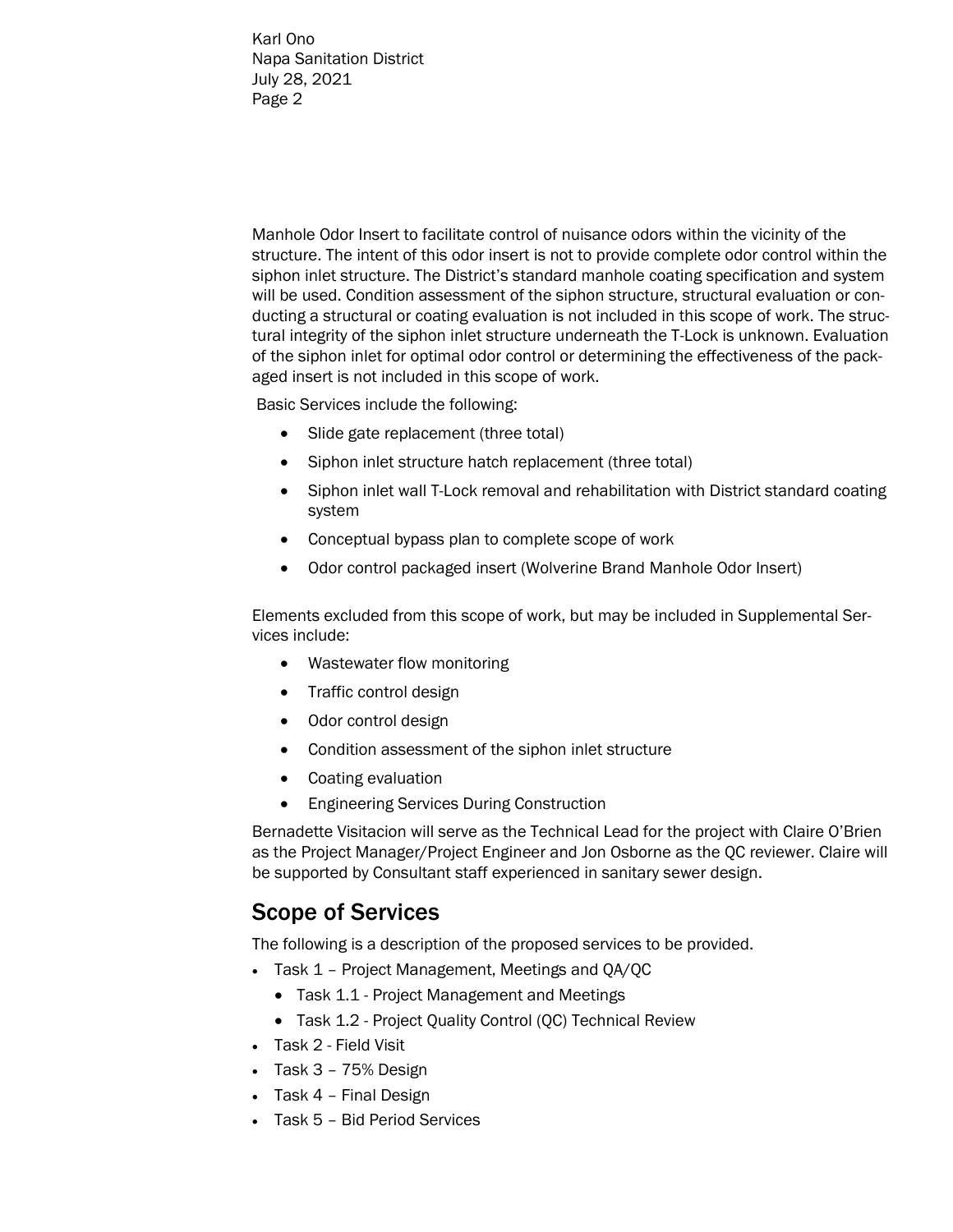## TASK 1 - PROJECT MANAGEMENT, MEETINGS AND QA/QC

Activities performed under this task consist of those general functions required to maintain the project on schedule, within budget, and that the quality of the work products defined within this Scope of Services is consistent with the District's expectations and the Consultant's standards. Included specific activities are identified below.

## TASK 1.1 - Project Management and Meetings

This Task includes project management, administration, invoicing, and controls to maintain schedule and budget.

Prepare a project management plan that identifies and schedules labor resources and reporting procedures. Keep project action and decision logs up to date. Develop a risk register and update throughout project. Monitor progress of individual tasks and coordinate completion of work products. Monitor task budgets and project schedule. Prepare and submit monthly invoices, assess progress against the project schedule and identify project delays, and potential deviations from the scope and budgets. Consultant will also prepare a fieldwork safety plan.

### Task 1.1 Meetings:

- One kick-off meeting attended by two Consultant staff via teleconference (Microsoft Teams, assumed duration of 2 hours).
- Three progress meetings (assumed 30-minute duration) attended by two Consultant staff via teleconference.

### Task 1.1 Deliverables:

- Monthly invoices (2-hours each month)
- Project Management Plan (2-hours)

## TASK 1.2 - Project Quality Control (QC) Technical Review

Conduct internal senior technical QC review of the 75% and final design deliverables prior to submission to the District.

## TASK 2 – Field Visit

The design team will conduct a site visit with District staff to obtain information regarding the siphon inlet and manhole lid dimensions as well as odor control improvement locations. Odor control design beyond the use of packaged insert is not included. The field visit is a visual inspection and does not include any other investigations or confined space entry.

**Task 2.1 Meetings:** One site visit with two Consultant team members. Assumed duration of 5 hours (including travel time).

### Task 2.1 Deliverables: None.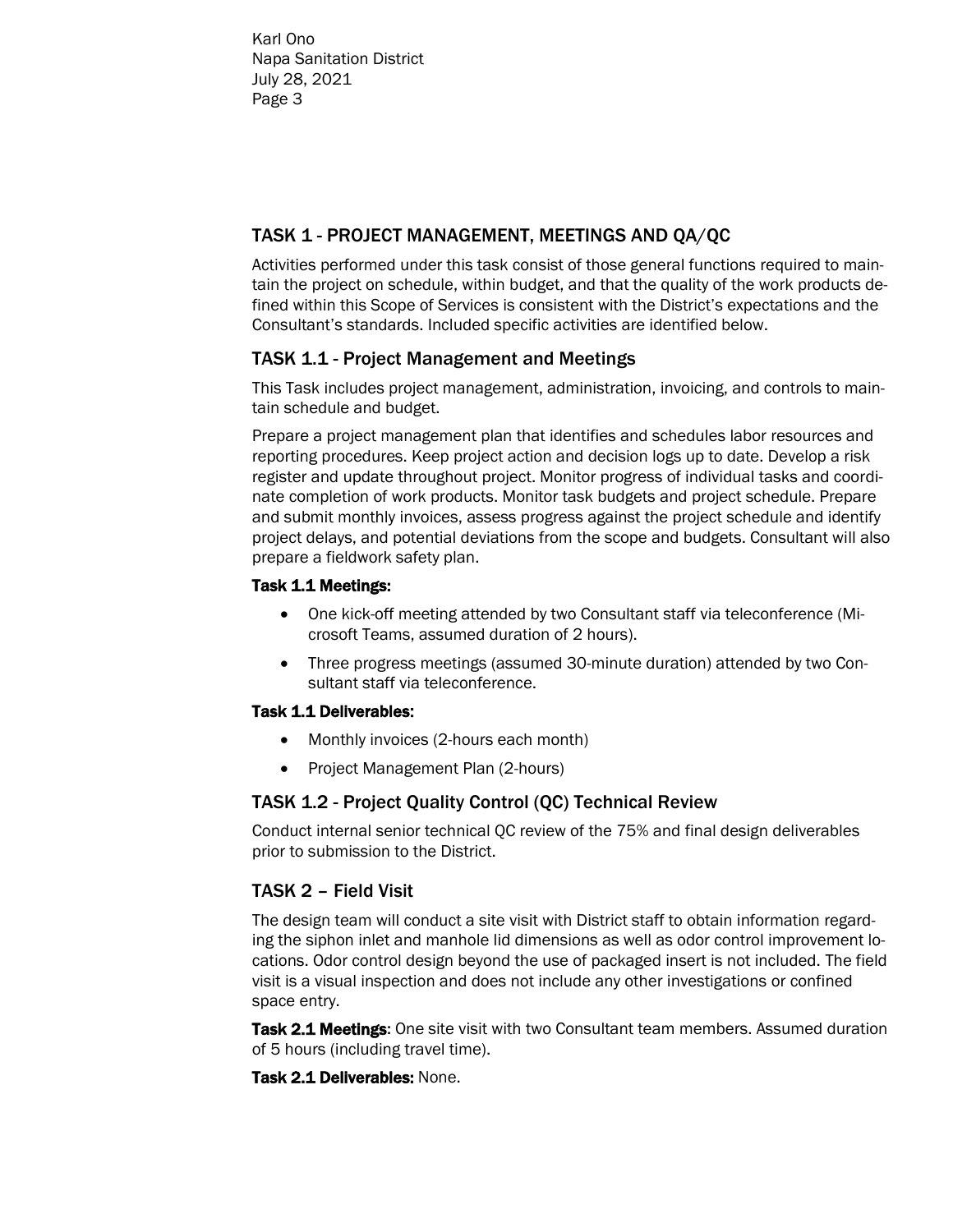## TASK 3 – 75% Design Deliverable

A 75% design deliverable will be developed by the Consultant, which will include drawings, specifications, and a cost estimate.

Task 3 Meetings:75% Design Review Workshop attended by two Consultants via teleconference using Microsoft Teams (assumed duration of 2 hours).

### Task 3 Deliverables:

- 75% Drawings in PDF format
- Specifications (technical and front end) conforming to CSI 2016 Master Format in PDF format
- Class 2 OPCC conforming to AACE standards, goal of estimate is -15% to +20%
- 60% Design Construction Schedule
- Meeting agenda and minutes from workshop

## Task 3 Assumptions:

- The drawing set will include the following ten drawings:
	- o Cover/Title Sheet
	- o General Notes, Symbols and Abbreviations
	- o Site Plan
	- o Demolition Plan
	- o Demolition Section
	- o Bypass Plan
	- o Mechanical Plan
	- o Mechanical Section
	- o Mechanical Details (two each)
- Front end specification word documents will be provided by the District. Consultant to update project specific information in the front end specifications.
- The technical specifications will include six equipment specifications.
- District review time is assumed to be two weeks.

## TASK 4 – Final Design Deliverable

A final design deliverable will be developed by the Consultant, which will include drawings, specifications, and a cost estimate. Final design is considered signed and sealed.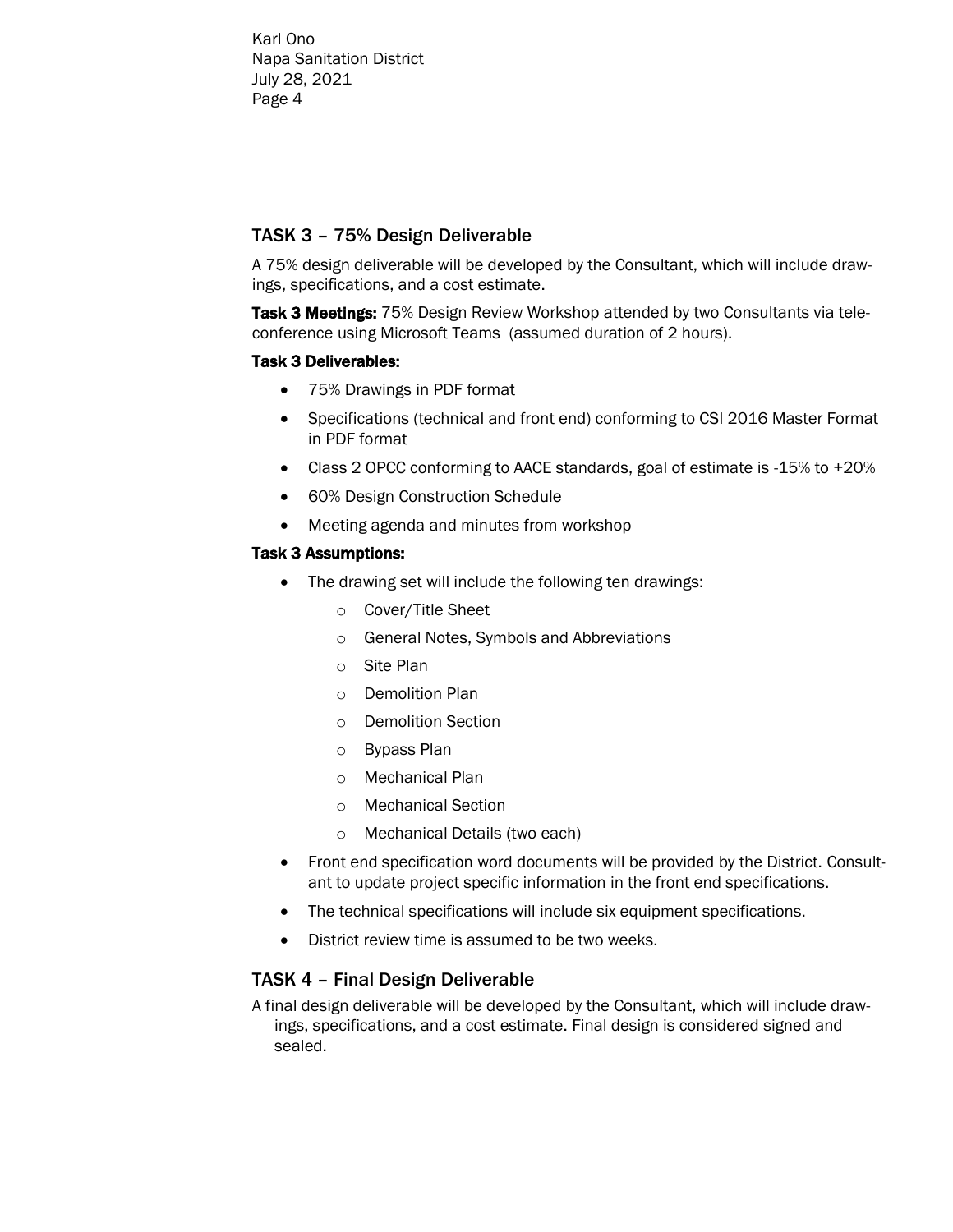#### Task 4 Meetings:None

#### Task 4 Deliverables:

- Final drawings in PDF and AUTOCAD formats
- Final specifications (technical and front end) conforming to CSI 2016 Master Format in PDF and MS Word files
- Class 1 OPCC conforming to AACEI standards, goal of estimate is -10% to +15%
- 90% Design Construction Schedule

#### Task 4 Assumptions:

- Consultant will incorporate review comments on the drawings listed under task 3.
- The technical specifications will include six equipment/material specifications.

## TASK 5 – Bid Period Services

Consultant will provide the services described below during the bid period. The District will assemble and issue the bid packages based on the final design deliverables provided by Consultant.

- Consultant will provide responses to requests for clarification (RFC) from prospective bidders.
- Consultant will assist the District with preparation of addenda.
- Consultant will prepare a conformed design package (drawings and specifications) incorporating information issued as addenda and responses to RFCs during the bid period.

Task 5 Meetings: A one hour Pre-bid conference and one hour site walk attended in person by 2 Consultant staff, assumed duration of 5 hours (including travel time).

#### Task 5 Deliverables:

- Responses to bidders' requests for clarification
- Addenda to the bid documents
- Pre-Bid Conference (agenda presentation materials, and meeting minutes)
- Conformed specifications 2 hard copies, 1 digital copy in PDF and 1 MS Word format
- Conformed drawings 2 hard copies (22" X 34"), 1 digital copy in PDF format, and 1 copy in AutoCAD format

#### Task 5 Assumptions:

- 3 responses to bidder's requests for clarification will be provided with each requiring an average of 8 hours to complete.
- 2 addenda will be provided with each requiring an average of 8 hours to complete.
- 12 hours of effort assumed to develop the conformed set.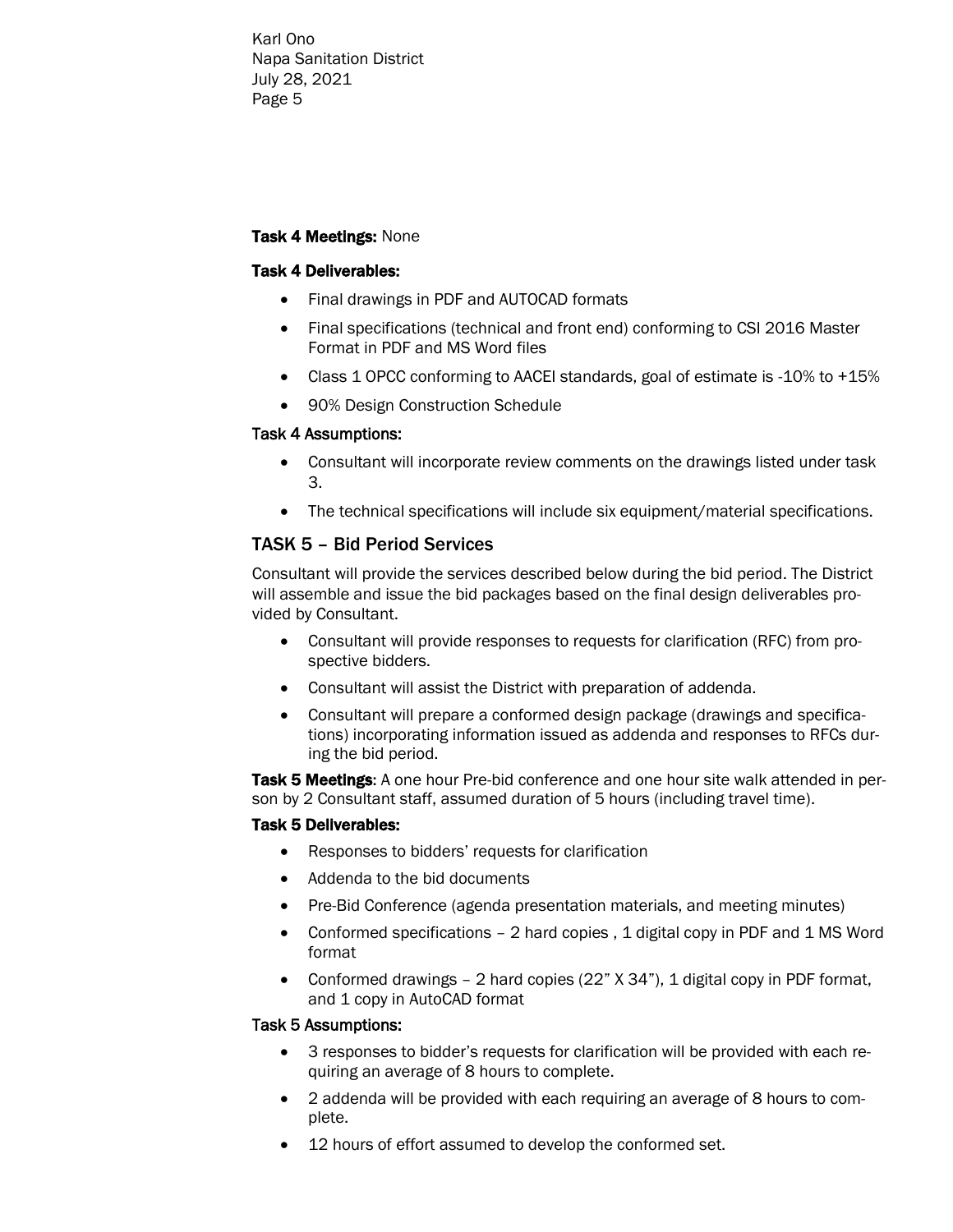## General Assumptions

- 1. Access to the site will be provided by District for the initial site visit.
- 2. Two (2) weeks of District review time is assumed for the 75% review period.
- 3. District to coordinate and compile all comments and provide in one format (MS Word or Excel).
- 4. This scope does not include any permitting work or assistance.
- 5. This project does not include any site/civil, structural, electrical, or instrumentation design.
	- a. While Consultant has made reasonable efforts to incorporate into our proposal known current project impacts of the COVID-19 pandemic, we have not accounted for unknown future changes due to the COVID-19 pandemic including, without limitation, additional restrictions by government agencies or others (such as the availability of the site for access or the availability of client or consultant staff or others), to the extent they delay or otherwise impact the project. In that event, Consultant will notify you so that we can work together in good faith as to how to address time, costs, or other unexpected impacts.
- 6. Due to COVID impacts, manufacture and delivery of equipment and materials may be delayed. Therefore, construction duration may extend past 6 months of estimated construction time.
- 7. Odor control design beyond the use of packaged insert is not included in this scope. Make and model of the odor insert requested by District will be added to the design drawings.
- 8. The Consultant will use the District's standard specifications that were revised in June 2021 for the coating specification.
- 9. District will be responsible for maintenance operation plan during construction shutdowns.
- 10. Drawings will be developed in AutoCAD 2021. Drawings will not be developed in a 3D model.
- 11. Opinions of Probable Construction Cost are estimates only. OPCC and feasibility projections are subject to many influences including, but not limited to, price of labor and materials, unknown or latent conditions of existing equipment or structures, and time or quality of performance by third parties. Such influences may not be precisely forecasted and are beyond the control of Consultant; actual costs incurred may vary substantially from the estimates prepared by Consultant. Consultant does not warrant or guarantee the accuracy of construction or development cost estimates. In preparing the OPCCs, the Consultant shall follow principles and guidelines of the Association for the Advancement of Cost Engineering International (AACE). OPCCs will not include costs associated with land acquisitions or easements. OPCCs will include:
	- Description of the maturity of the project definition to confirm appropriate Estimate Class.
	- Description of the Basis of Estimate.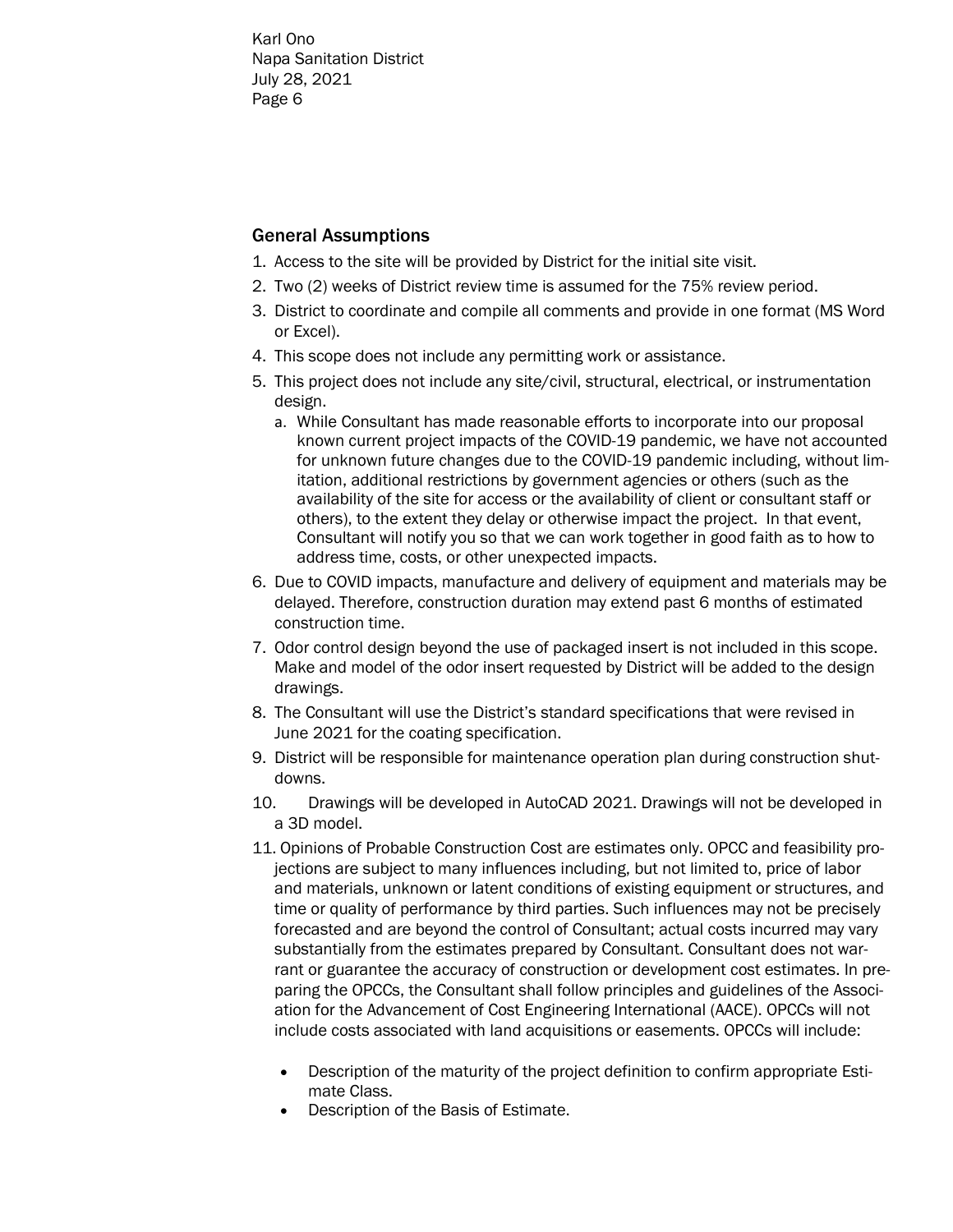- Description of the level of risk assessment that informed selection of contingency amount or percentage, and what risks are addressed in the estimate or contingencies, if any.
- Identification of the intended End Usage, including whether the estimate is a representation of the bid price or the cost of construction after completion (including change orders).
- Discussion of quality of reference or estimating data.

# **Schedule**

For the Basic Services performed under this Task Authorization, duration of this scope of work is estimated to be four (4) months for design and three (3) months for bidding from the receipt of Notice to Proceed (NTP) from the District. Delays in scheduling field visits, meetings and receipt of comments will impact the overall schedule. Table 1 presents a summary of the project milestones with estimated dates. Consultant and the District will confirm submittal dates and review periods at the project kick-off meeting.

| <b>Table 1. Project Milestones</b> |                       |  |  |  |  |  |  |  |  |
|------------------------------------|-----------------------|--|--|--|--|--|--|--|--|
| Milestone                          | <b>Estimated Date</b> |  |  |  |  |  |  |  |  |
| <b>Notice to Proceed</b>           | 8/12/2021             |  |  |  |  |  |  |  |  |
| <b>Kickoff Meeting</b>             | 8/20/2021             |  |  |  |  |  |  |  |  |
| <b>Field Visit</b>                 | 08/23/2021            |  |  |  |  |  |  |  |  |
| 75% Design Deliverable             | 10/05/2021            |  |  |  |  |  |  |  |  |
| <b>Final Design Deliverable</b>    | 11/25/2021            |  |  |  |  |  |  |  |  |
| <b>Bid Date</b>                    | 12/09/2021            |  |  |  |  |  |  |  |  |

# Compensation and Payment

Consultant will perform the work on a time-and-materials basis, for a fee not to exceed \$96,077. Time-related charges will be invoiced at a 3.2 multiplier plus an \$8 associated project cost. Table 2 presents the estimated fee by phase.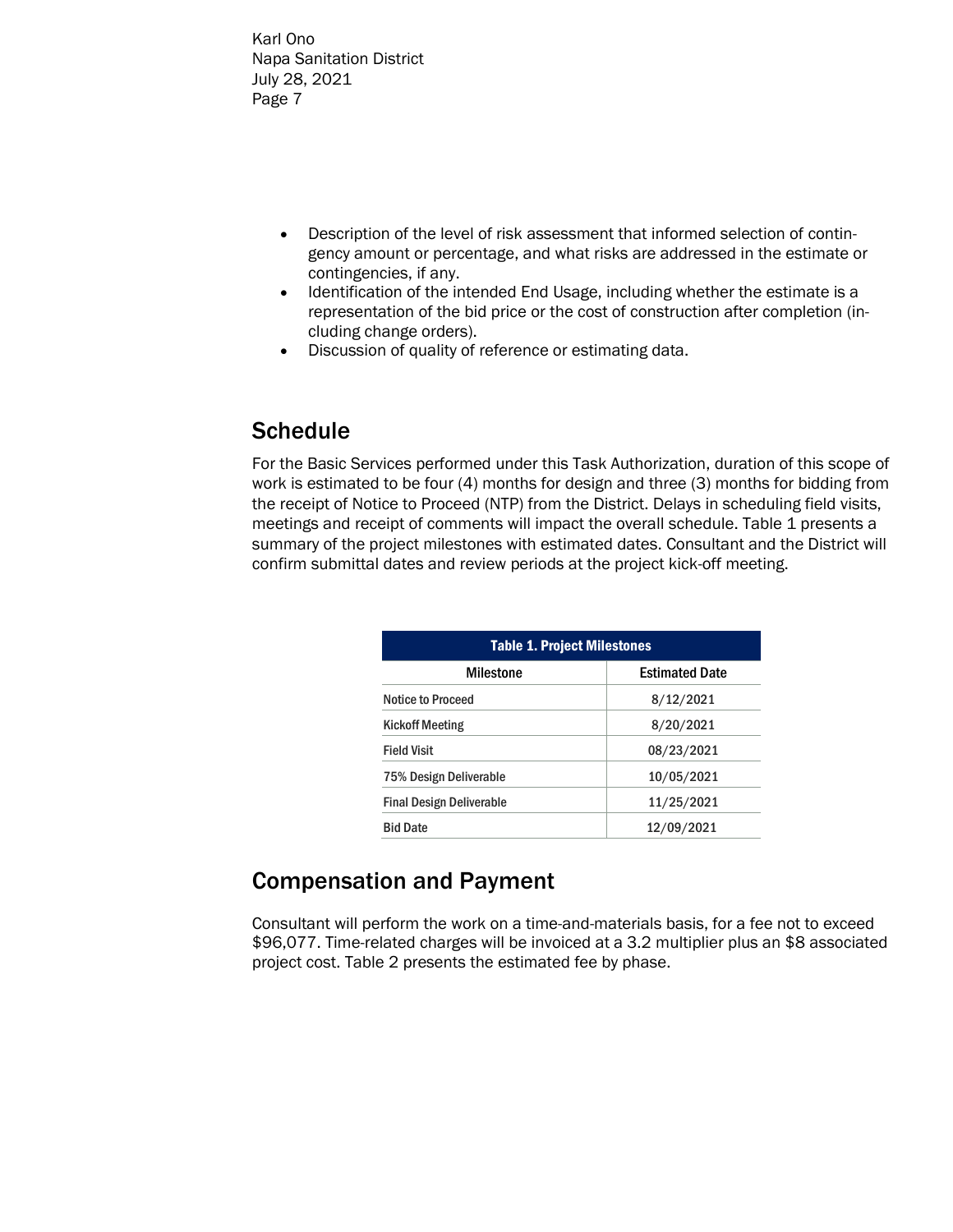| <b>Table 2. Consultant Fee</b>                        |                   |  |  |  |  |  |  |  |  |  |
|-------------------------------------------------------|-------------------|--|--|--|--|--|--|--|--|--|
| Phase                                                 | <b>Total Fees</b> |  |  |  |  |  |  |  |  |  |
| Phase 001 - Project Manage-<br>ment, Meetings, and QC | \$18,877          |  |  |  |  |  |  |  |  |  |
| Phase 002 - Field Visit                               | \$2,264           |  |  |  |  |  |  |  |  |  |
| Phase 003 - 75% Design Deliver-<br>able               | \$36,231          |  |  |  |  |  |  |  |  |  |
| Phase 004 - Final Design Deliver-<br>able             | \$26,828          |  |  |  |  |  |  |  |  |  |
| Phase 005 - Bid Period Services                       | \$11,876          |  |  |  |  |  |  |  |  |  |
| Total                                                 | \$96,077          |  |  |  |  |  |  |  |  |  |

# Terms and Conditions

All work will be performed in accordance with the terms and conditions described in the Professional Services Agreement (Agreement) between the Consultant and the District (Attachment A). This Agreement is valid from September 15, 2020 through June 30, 2023.

We look forward to the opportunity to perform the work for you. Please call Claire O'Brien at 925-210-2208 if you have any questions.

Very truly yours, Brown and Caldwell

angla Mathi

Angela MacKinnon Vice President

Claire O'Brien, PE Project Manager

Attachment: Exhibit B: Budget Proposal